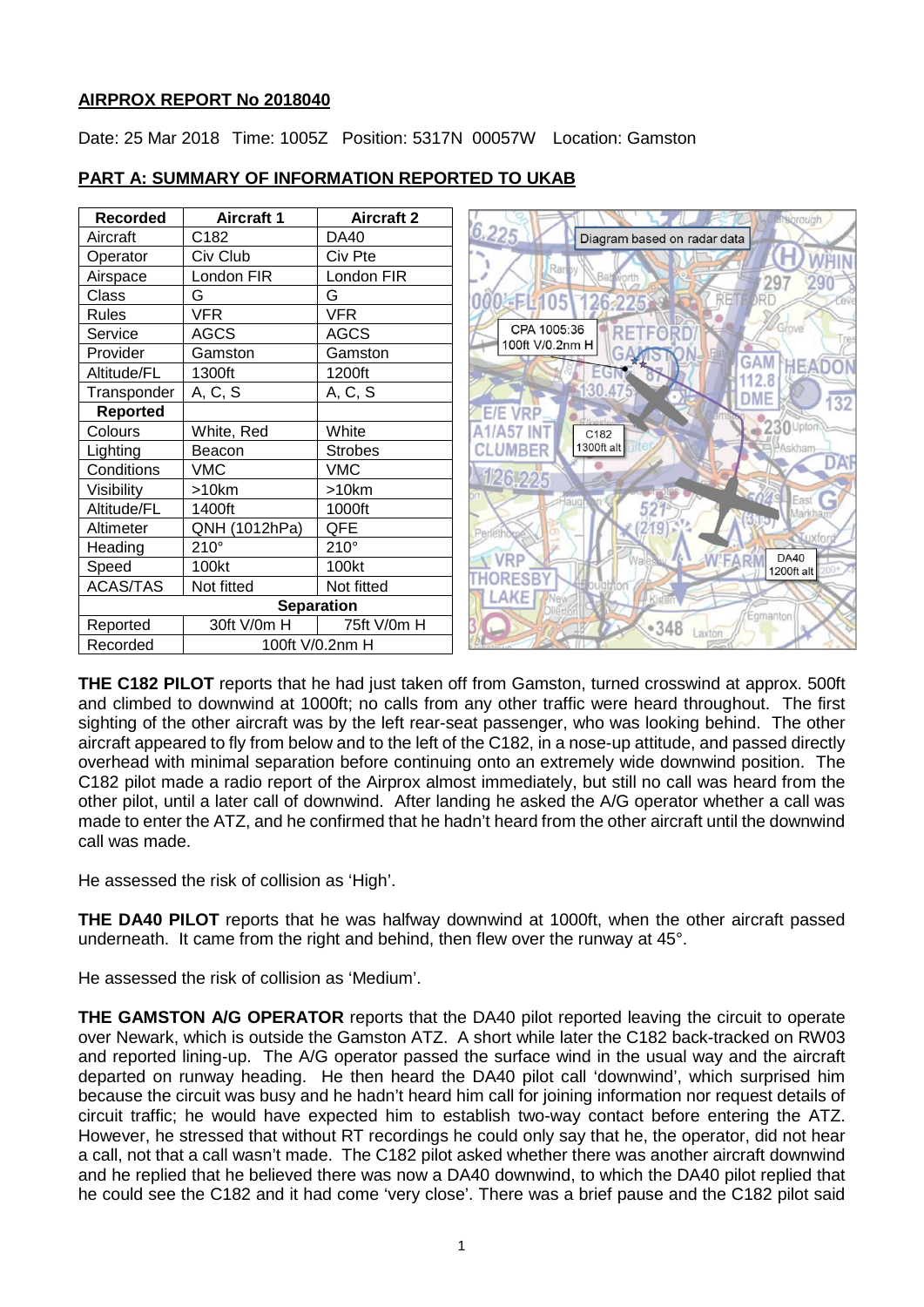'I'll be filing on that, please take down the usual details and information'. The A/G Operator then reminded him that he was only providing a A/G Service and he didn't have any radar or RT information, but could note down the time and aircraft registration details. The C182 pilot acknowledged and reported departing the circuit.

# **Factual Background**

The weather at Doncaster Sheffield was recorded as follows:

METAR EGCN 250950Z 34008KT CAVOK 10/03 Q1012=

#### **UKAB Secretariat**

Although neither aircraft was being provided with an ATS, the incident could be seen on the NATS radars. Figure 1 at 1004:22 shows the DA40 apparently re-joining from the south-east and the C182 just getting airborne, passing 400ft in the climb. At 1005:09 (Figure 2), the DA40 has turned to join cross-wind and the C182 is also turning downwind. CPA occurs just after 1005:33 (Figure 3).



Figure 1 1004:22 Figure 2 1005:09



Figure 3 1005:33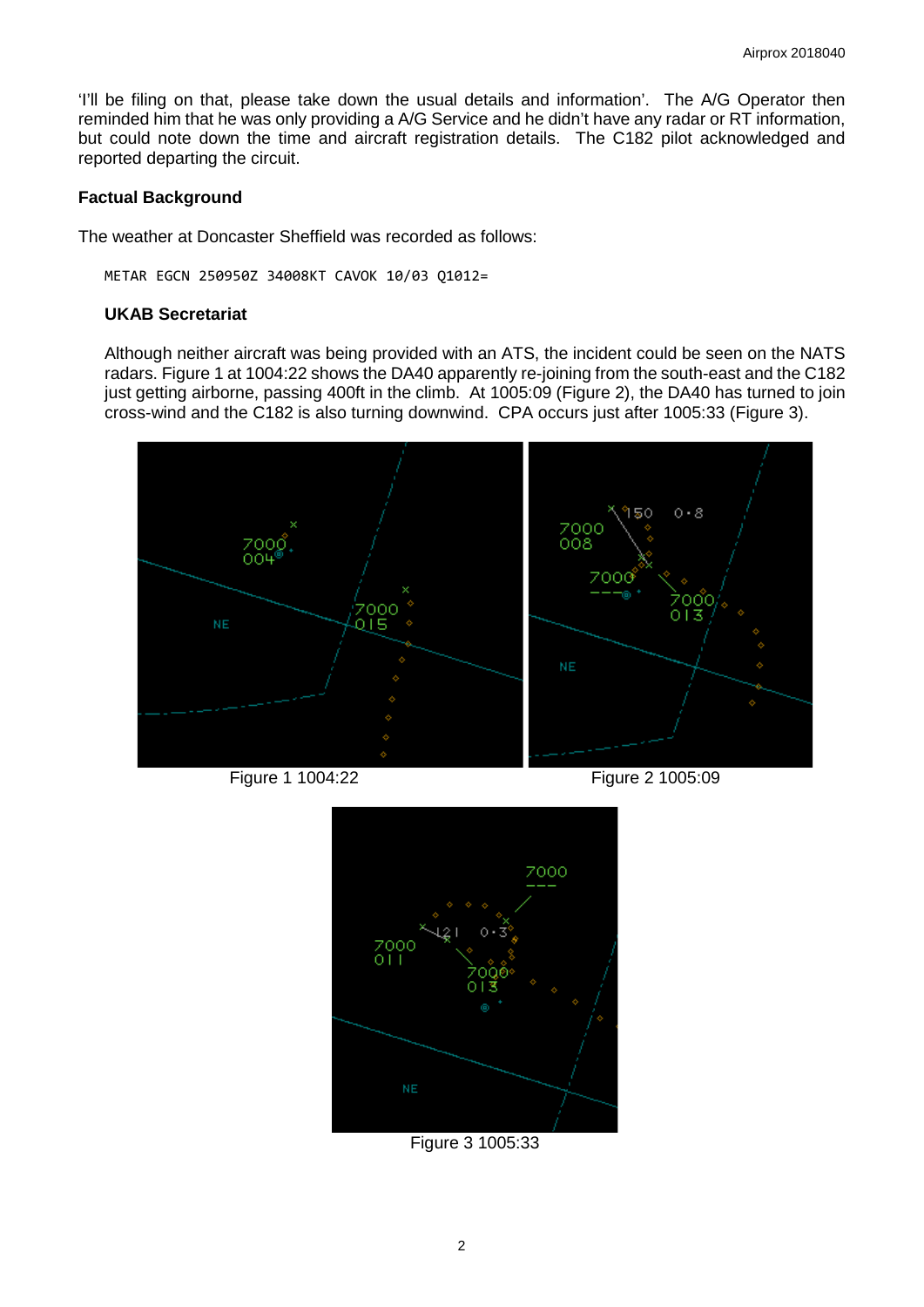Rules of the Air 20[1](#page-2-0)5<sup>1</sup> states that at a licensed aerodrome with an air/ground communications service:

- *(6) The commander of an aircraft flying within the aerodrome traffic zone of an aerodrome must—*
	- *(a) cause a continuous watch to be maintained on the appropriate radio frequency notified for communications at the aerodrome; or*
	- *(b) if this is not possible, cause a watch to be kept for such instructions as may be issued by visual means; and*
	- *(c) if the aircraft is fitted with means of communication by radio with the ground, communicate the aircraft's position and height to the air traffic control unit, the flight information centre or the air/ground communications service unit at the aerodrome (as the case may be) on entering the aerodrome traffic zone and immediately prior to leaving it.*

The C182 and DA40 pilots shared an equal responsibility for collision avoidance and not to operate in such proximity to other aircraft as to create a collision hazard. An aircraft operated on or in the vicinity of an aerodrome shall conform with or avoid the pattern of traffic formed by other aircraft in operation<sup>[2](#page-2-1)</sup>.

### **Summary**

An Airprox was reported when a C182 and a DA40 flew into proximity at Gamston airfield at 1005hrs on Sunday 25th March 2018. Both pilots were operating under VFR in VMC, and both were in the Gamston visual circuit, receiving a A/G Service.

### **PART B: SUMMARY OF THE BOARD'S DISCUSSIONS**

Information available consisted of reports from the pilots of both aircraft, radar photographs/video recordings and a report from the Air/Ground Operator involved.

The Board first looked at the actions of the C182 pilot and noted that he was departing downwind and had no knowledge of the DA40 joining the circuit. The Board thought that there was little he could have done to change the circumstances. Some members wondered whether he could have been expected to see the DA40 as he turned cross-wind, but others thought that the high-wing of his aircraft would have prevented him from seeing the DA40 above him as he turned. Noting that the passenger reported the DA40 as below, yet it crossed overhead, the Board thought this was likely to have been be an optical illusion due to the geometry of the turning aircraft because the radar showed the DA40 being slightly above the C182 at all times.

Turning to the DA40, the Board thought that because neither the A/G operator, nor the C182 pilot, had heard the DA40 pilot call for re-join, it was likely that he either didn't or there was an intermittent fault with his radio at the critical moment. Notwithstanding, Rules of the Air 2015 require that a pilot communicates with the A/G operator prior to entering the ATZ, so if he made the call and didn't receive an answer from the A/G operator giving circuit details, then he should have re-called before entering the ATZ. He also should have been cognisant that he did not know the circuit state as he was approaching, and as a result, was not aware of the position of the C182 getting airborne to depart downwind as he joined. Wondering why he didn't see the C182 before he overflew it, members thought that perhaps it was shielded from view by the DA40's low-wing as he turned, meaning that the lowwing/high-wing geometry had prevented both pilots from seeing each other in time to take action. Nevertheless, as the re-joining aircraft, members opined that it was for the DA40 pilot to integrate with the traffic already established in the circuit.

Members quickly discussed the A/G operator's role and were grateful for his report because it provided them with a much fuller picture. He was not responsible for the integration of the traffic, but some members wondered whether he was located in a position where he might have seen the DA40 joining

l

<span id="page-2-0"></span><sup>&</sup>lt;sup>1</sup> Rules of the Air 2015 Section 2, Rule 11.

<span id="page-2-1"></span><sup>2</sup> SERA.3225 Operation on and in the Vicinity of an Aerodrome.